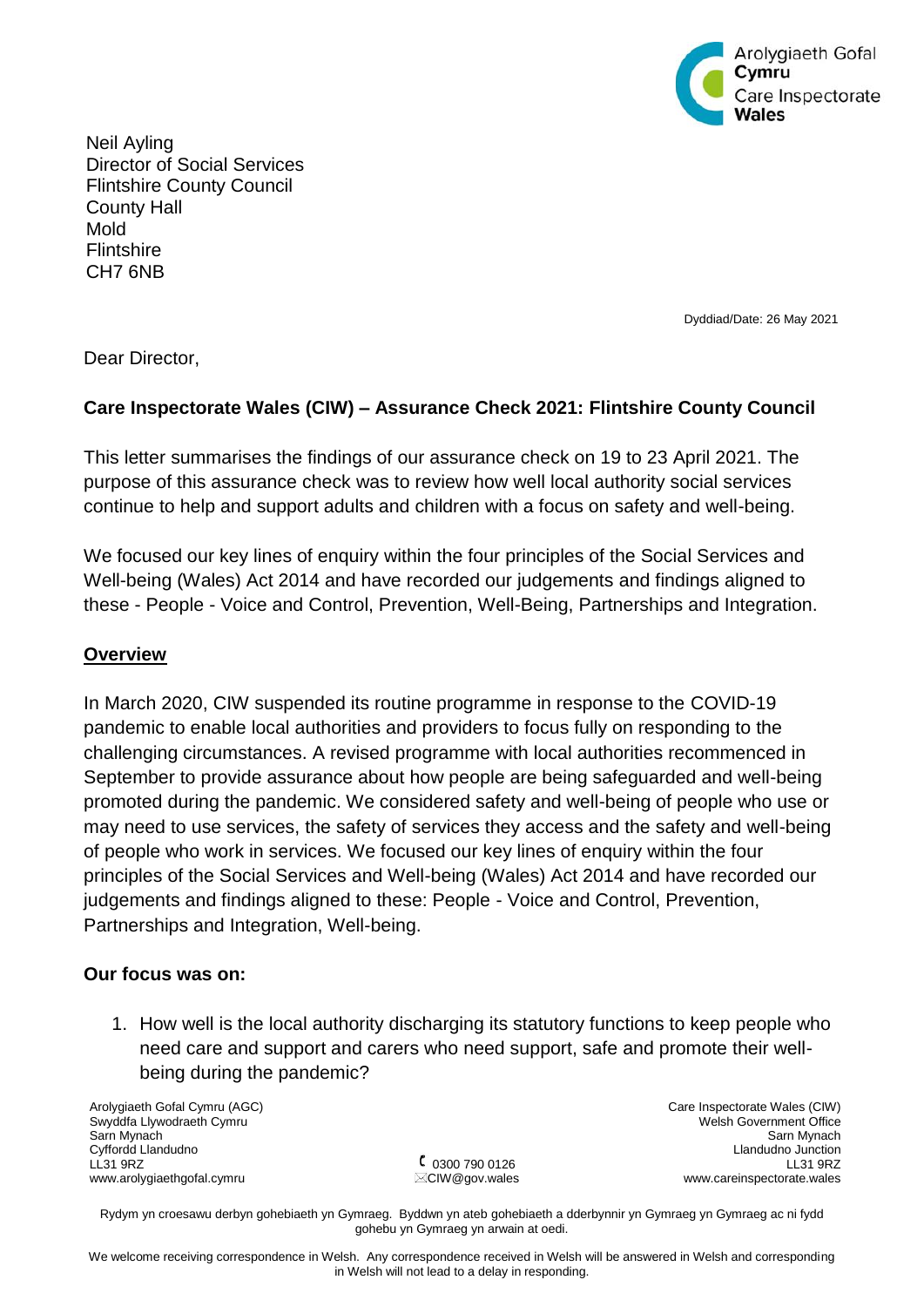2. What is the local authority doing to prevent the need for children to come into care; and are children returning home to their families quickly enough where safe to do so?

## **Summary of findings and priorities for improvement**

**People - voice and control - We asked:** How well is the local authority ensuring people, carers and practitioners are having their voices heard, making informed choices, and maintaining control over their lives. While also balancing the recommendations and requirements made by Public Health Wales and Welsh Government to limit the spread of COVID-19?

People are involved in the planning and delivery of their care and support services. They are supported to identify what matters to them and how they might achieve their personal well-being outcomes. In most of the cases we reviewed, outcomes are clearly described and the actions to achieve them are identified.

There was evidence of people being supported by informal advocates to participate in assessments and decisions that affect them and of children and families being supported by buddies to ensure their views are represented at child protection case conferences. The local authority gives regard to the rights of children to be offered formal advocacy. Whilst we heard and saw some examples of this offer being made, it was not always accepted. In speaking with practitioners it was positive that they see themselves as advocates for the children they work with, but it was less clear that there is a shared understanding of the added value and function of independent advocacy. This is an area where practitioners need to refresh to ensure consistent consideration is given to both informal and formal advocacy as outlined in Part 10 Code of Practice for the 2014 Act.

There was a recognition of the additional pressures experienced by carers during the pandemic. We found evidence of carers' needs including young carers being appropriately considered and supported alongside the cared for person.

People, including carers, were given the opportunity to tailor and manage their own support through use of direct payments. Evidence was seen of direct payments working well for individuals and carers and used creatively during the pandemic as a means of providing alternative respite.

The challenges of recruitment and retention of personal assistants is being addressed by the Flintshire Direct Payment Team who have re-designed the direct payment web page and created the Personal Assistant Portal. The web page provides the information and advice people need to enable them to make an informed choice whilst the portal aims to help people search for personal assistants as well as assisting personal assistants to find suitable employment. Alongside a learning provider, the team are designing specific training for personal assistants which includes an Induction Certificate which will be accessible to all employers wanting to provide training & development opportunities to their personal assistants.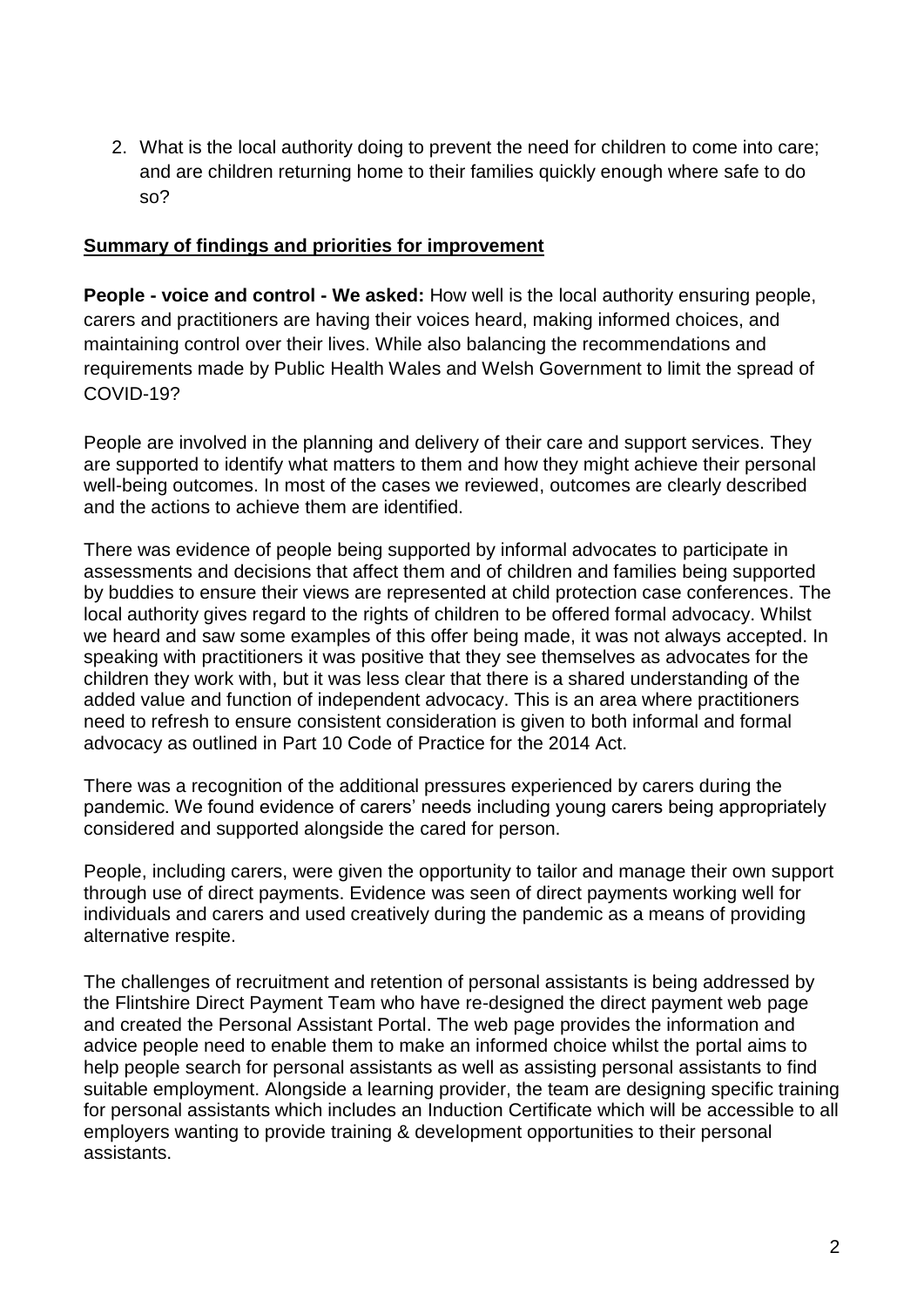People we spoke with told us the local authority had maintained safe contact with them throughout the pandemic. Where needed, direct safe face-to-face contact has continued, subject to a COVID risk assessment and Public Health Guidance. We saw examples of practitioners and providers working creatively as means of delivering their professional responsibilities, ensuing peoples voices were heard.

Most practitioners who responded to our survey felt supported by colleagues and managers and regarded their workload as manageable. We found the workforce to be knowledgeable, dedicated, and practitioners focused on positive outcomes for people. Whilst a small number of practitioners identified that vacancies and sickness created pressure for some teams, overall we found morale was good and practitioners were positive about their experience of working for the local authority. Staff described feeling valued and said managers were supportive and accessible, whilst senior managers were described as being visible and responsive.

Training opportunities have continued with a number of digital platforms used to enable the workforce to access online training. Flintshire County Council continue to support the professional development of practitioners and managers. Newly qualified staff told us they are supported in their first year of practice by regular supervision, mentoring arrangements, and a protected caseload. Whilst a senior practitioner told us of the support the local authority commissioned to develop her leadership skills.

**Prevention - We asked:** To what extent is the local authority successful in promoting prevention and reducing need for increased or formal support from statutory agencies? Including taking all necessary steps to support the upbringing of the child by the child's family and supporting people with mental health issues before they reach crisis.

Flintshire County Council have worked hard to ensure that prevention is an inherent part of the local authority's business and the importance of community support has been recognised during the pandemic.

We found a positive integrated approach resulting in a culture of prevention through joint working, supportive infrastructures, and aligned delivery systems. This was evident in a prudent approach to resource allocation ensuring the right help was available at the right time which prevents escalation of need and improves the quality of the individual's journey through the health and social care system.

In adults services we saw a focus on preventative and targeted support with the availability of step up/down and community resources to support people. This included specialist dementia workers, timely access to equipment, minor adaptations, and assistive technology. We heard how the solution focused approach in mental health prevented people from going on to need more intensive services.

In children's services the emphasis in the Early Help Hub is on helping parents to develop their own abilities, their coping mechanisms and strengths to identify and manage problems. Practitioners valued the range of resources available to support placement stability and improve emotional well-being and a better understanding of children's behavioural issues. We heard how closer working with other agencies during the pandemic had helped the authority to develop a better-shared awareness of the range of community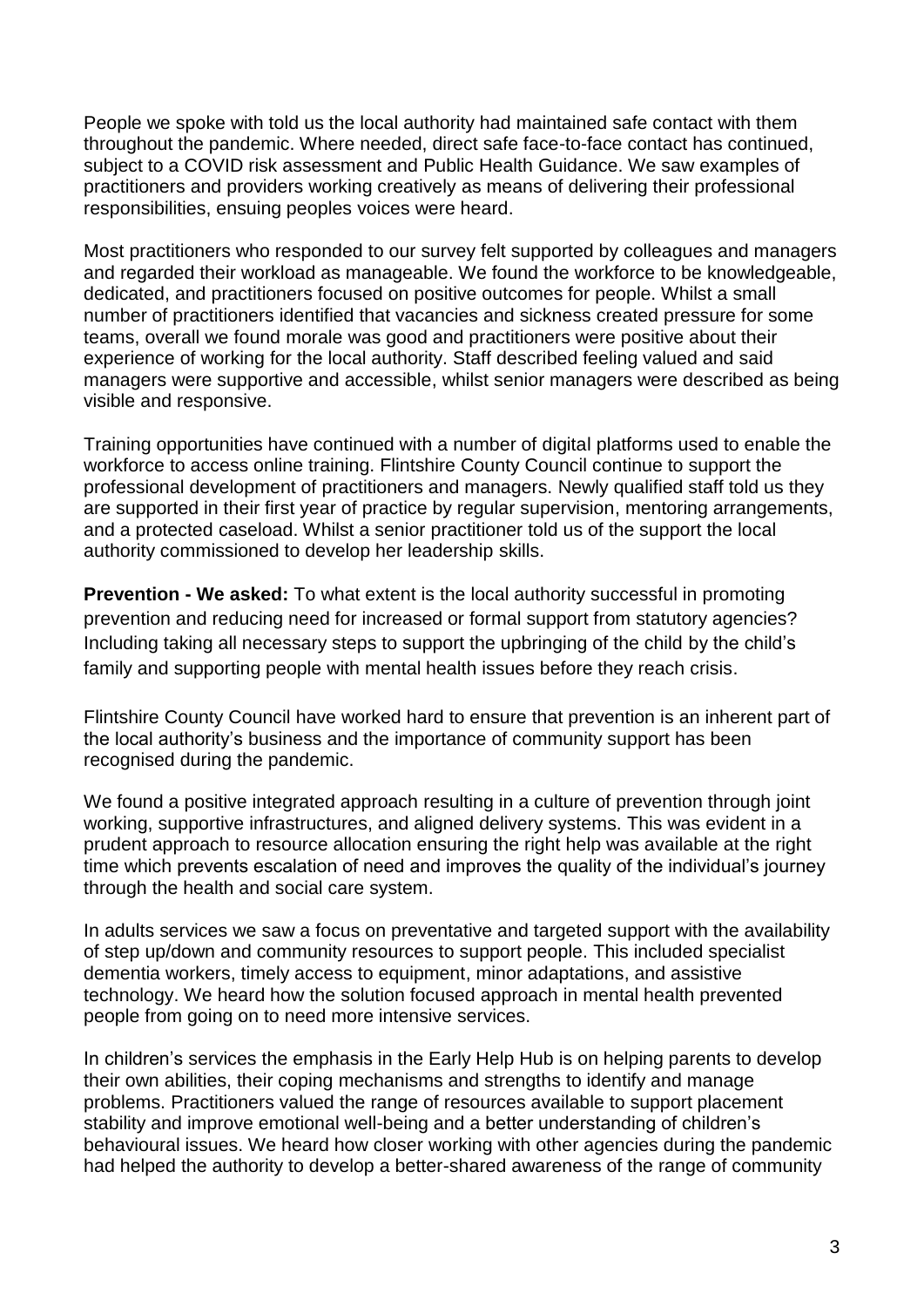preventive services available to children and families. The inclusion of representation of the children and young people's mental health service (CAMHS) in the Early Help Hub during the pandemic was identified as a significant strength by practitioners. However, there is still a need to ensure the evidence/analysis which informs decision making in the Early Help Hub is consistently recorded to ensure people are getting the right support and assistance at the right time.

Senior managers have a good understanding and knowledge of the profile of children looked after. The well-being of the child is seen as the priority in all planning decisions, and there is a strong commitment to the preventative agenda and to the safe reduction of the children looked after population. The local authority has invested in Multi-Systemic Therapy and we heard how the team has worked to enable children at risk of coming in to care to remain with families without recourse to statutory services.

**Partnership and Integration - We asked:** To what extent is the local authority able to assure itself opportunities for partnership working are positively exploited to maximise person centred planning and ensure integrated service delivery and service sustainability?

Partnerships were found to be working well at all levels and are delivering an integrated sustainable approach to meeting need and promoting well-being in line with legislation and expectations. In the cases we reviewed we saw evidence of practitioners developing a professional working relationship with people built upon co-operation to promote independence and developing a shared understanding of what matters.

Senior leaders and partners who responded to our survey told us the strategic partnership between the Flintshire County Council and Betsi Cadwaladr University Health Board (BCUHB) has developed and strengthened during the pandemic. Partners worked together in the early stages of the pandemic to prepare the Ysbyty Enfys in Deeside, as well as expanding care home provision to alleviate pressure on hospitals and to ensure positive well-being outcomes for the people of Flintshire.

Managers and practitioners described well-established operational relationships with partners and a clear commitment to collaborative working across the authority. The increased use of digital platforms has meant agencies are contributing more effectively in statutory meetings including safeguarding strategy discussions and reviews.

Practitioners told us some key partners were not undertaking face-to-face visits until recently and how this had hindered the completion of assessment and care planning during the pandemic. Providers spoke positively of the support they had received from the local authority during the pandemic. They valued the level of communication and the quality of the advice and support received.

The strategic approach implemented by the local authority during the pandemic facilitated targeted collaborative working across portfolios and services. In children's services for example, we saw effective working relationship between children's services and education in identifying and making appropriate provision for the most vulnerable children during the pandemic. In addition, we saw partners working creatively with children's services to support families. Parents told us how much they valued the package of care and activities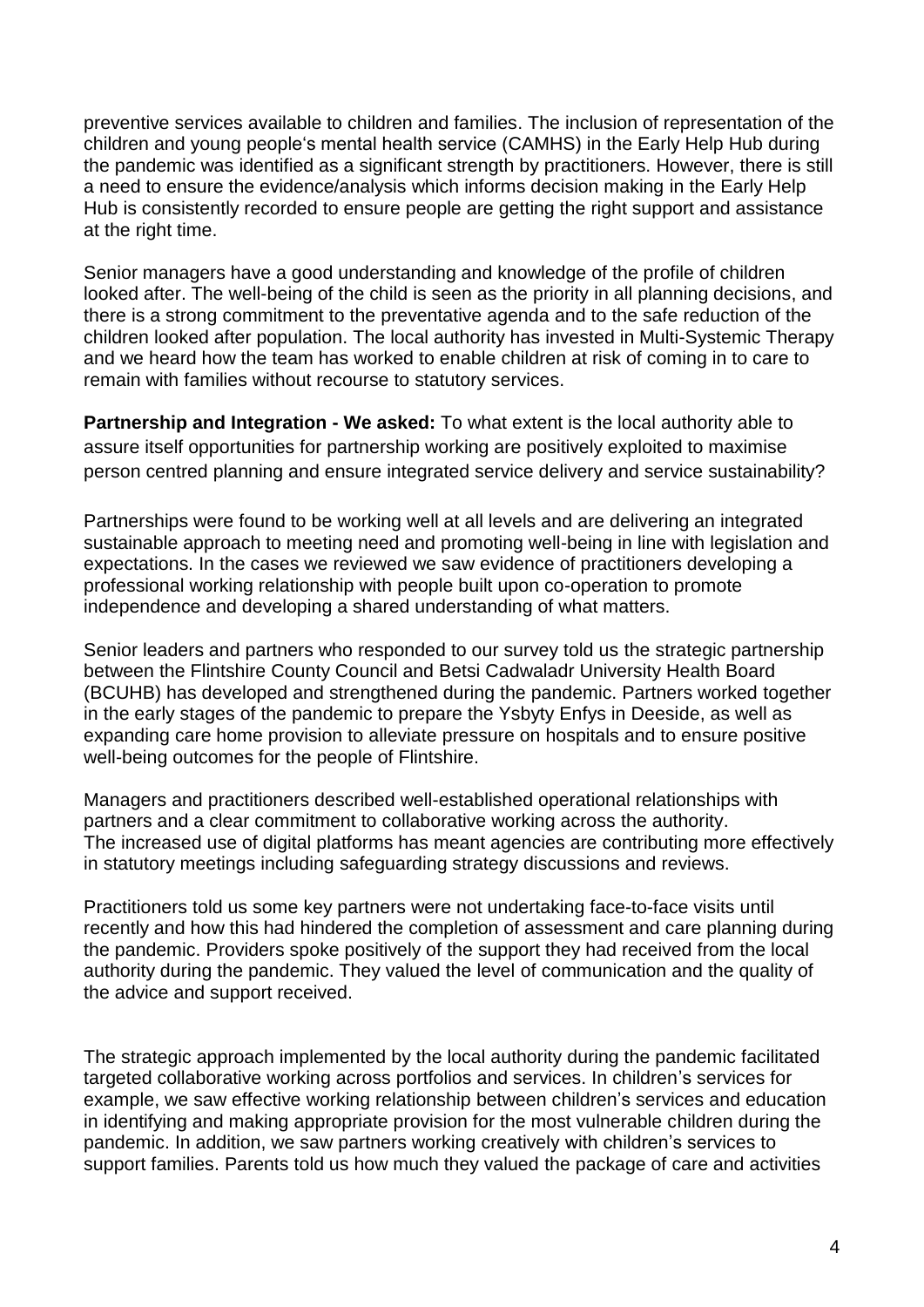developed with Play Officers, Theatre Clwyd and Aura Sports to give children and young people the opportunity to try something different during school holidays. In adults services we heard how departments within the local authority worked together to identify a building to become the North East Wales Personal Protective Equipment (PPE) Hub. Within three days of acquiring the building, the service was fully operational and enabled the North East Wales Community Equipment Service (NEWCES) to promptly set-up an efficient delivery system.

**Well-being - We asked:** To what extent is the local authority promoting well-being, ensuring people maintain their safety and achieve positive outcomes that matter to them?

Flintshire County Council benefits from an experienced senior management team. There is strong commitment and political support for both adults and children's services and a thorough and well-developed understanding of their strengths and current challenges.

The local authority has exercised its functions under the Social Services and Well-being (Wales) Act 2014 and ensures it makes a positive contribution to the well-being of people who need care and support.

The timeliness and quality of statutory reviews seen were good in both adults and children's services. In children's services we saw good practice with minutes being written directly to the child, acknowledging the child's wishes, and explaining in child-friendly language the outcomes and decisions of their review. Independent reviewing officers (IROs) told us they contact children prior to the review and it was positive that they undertook midpoint checks on progress. We found issues were escalated as needed and relationships between professionals supported through a constructive early resolution approach.

We found variable practice in relation to how well the local authority responded to children safeguarding matters. The best examples involved timely responses with prompt information gathering to help address child protection concerns. Whilst in some of the case files reviewed, responses were delayed including the development of multi-agency safety plans. The local authority should review how it conducts safeguarding enquiries to ensure the individual needs of each child is identified and addressed and is resulting in safety plans. The local authority should assure itself children are seen and seen alone as appropriate during the enquiry period, and core groups for children named on the child protection register are consistently conducted in line with statutory requirements.

In the cases we reviewed adult safeguarding reports were screened and enquiries were conducted within statutory requirements. Safeguarding discussions and meetings involved the right people and evidenced good working relationships with care management teams as well as key partners. Providers felt supported by the safeguarding team, their willingness to offer advice and guidance was appreciated.

The importance of timely hospital discharge is understood and remains a priority for the local authority and partners. During the pandemic, the local authority has sought to promote the well-being of people in need of care and support by creating additional capacity to facilitate safe discharges and to support people at home therefore avoiding unnecessary hospital admissions. The local authority has implemented the discharge to assess model